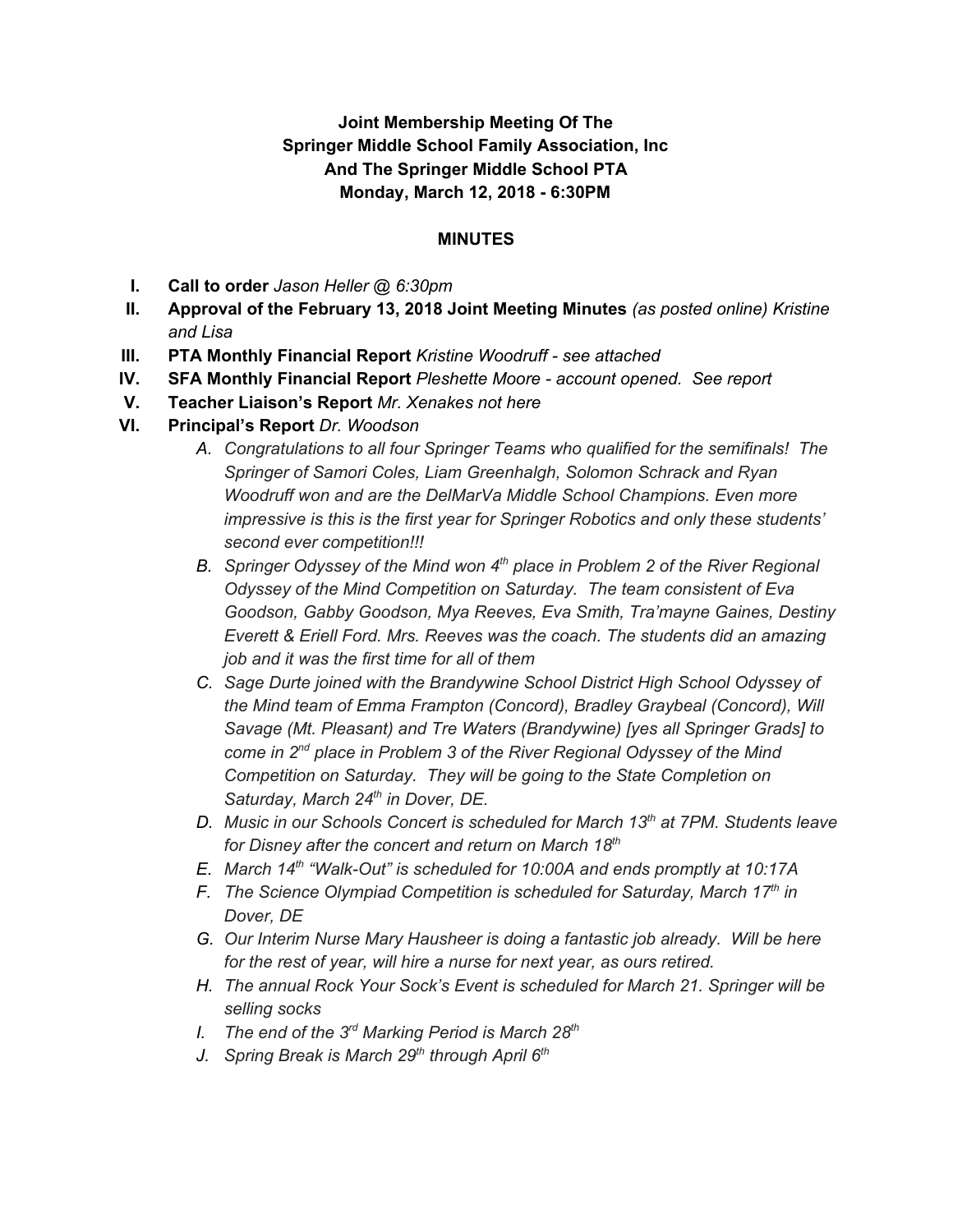- *K. 60 th Anniversary Celebration of the Opening of Springer Middle School is currently scheduled on May 23 rd. This year's Yearbook is dedicated to the Anniversary*
- *L. Lisa Blunt Rochester visited and took and tour, then answered questions from students.*

### **VII. President's Report** *Jason Heller*

*- Outstanding encumbered funds in the PTA accounts of \$11,200 as of 2/28/2018 made up of:*

- *○ \$1869 for 60th Anniversary*
- *○ \$103 for Rapid Readers*
- *○ \$600 for ELL*
- *○ \$500 for Springer Shark Tank*
- *○ \$6000 for Chromebooks that have been ordered*
- *○ \$2000 for the 8th grade dance.*

*If all encumbrances are spent, after taking the remaining restaurant nights/Box tops into account I estimate we will be left with about \$1000 remaining in the PTA account. After the dance we will have a more realistic idea of our exact ending balance so we can plan how to appropriately spend the remaining amount.*

*- School Board Meeting Recap: The February 26th School Board meeting was business as usual. The top story is lights at the BHS football field being funded with 100% alumni donations!*

*- The first "Springer Family Fun Night with the Wilmington Blue Rocks" is Friday May 4th. Tickets must be ordered by April 6th and are only \$10. This event is open to all Springer students and their extended families! The mission is to increase family engagement in our school! Details can be found at SpringerFamily.org. We hope to see everyone there. - Springer Robotics competed in the DelMarVa VEX Robotics championship on Saturday March 10th at Delaware State University in Dover. All 4 Springer teams made it to the finals, and one Springer team (with their alliance team from Dickinson Middle School) won the championship for the Middle School division. I have their trophies here tonight to turn over to Dr. Woodson for the trophy case! The winning team consisted of Samori Coles, Liam Greenhalgh, Solomon Schrack, and Ryan Woodruff. All four teams had an incredible first season and are looking forward to next year! Trophies given to Dr Woodson.*

### **VIII. Committee Reports:**

- A. Membership (PTA & SFA) *(Kim Williams) - one new member this month. 173 members including 55 staff (total of 65 staff, so great numbers!)*
- B. PTA Fundraising:
	- 1. Restaurant Nights *(Christy Tobin) - Next on at Stanley's this wednesday, all day, we get 15% off bill. Will not include the special of the night. Have to show voucher*
	- 2. Box Tops *(Carla Riccardi) - we made \$347.20. Prizes to be delivered next week to top 3 winners - one from each grade*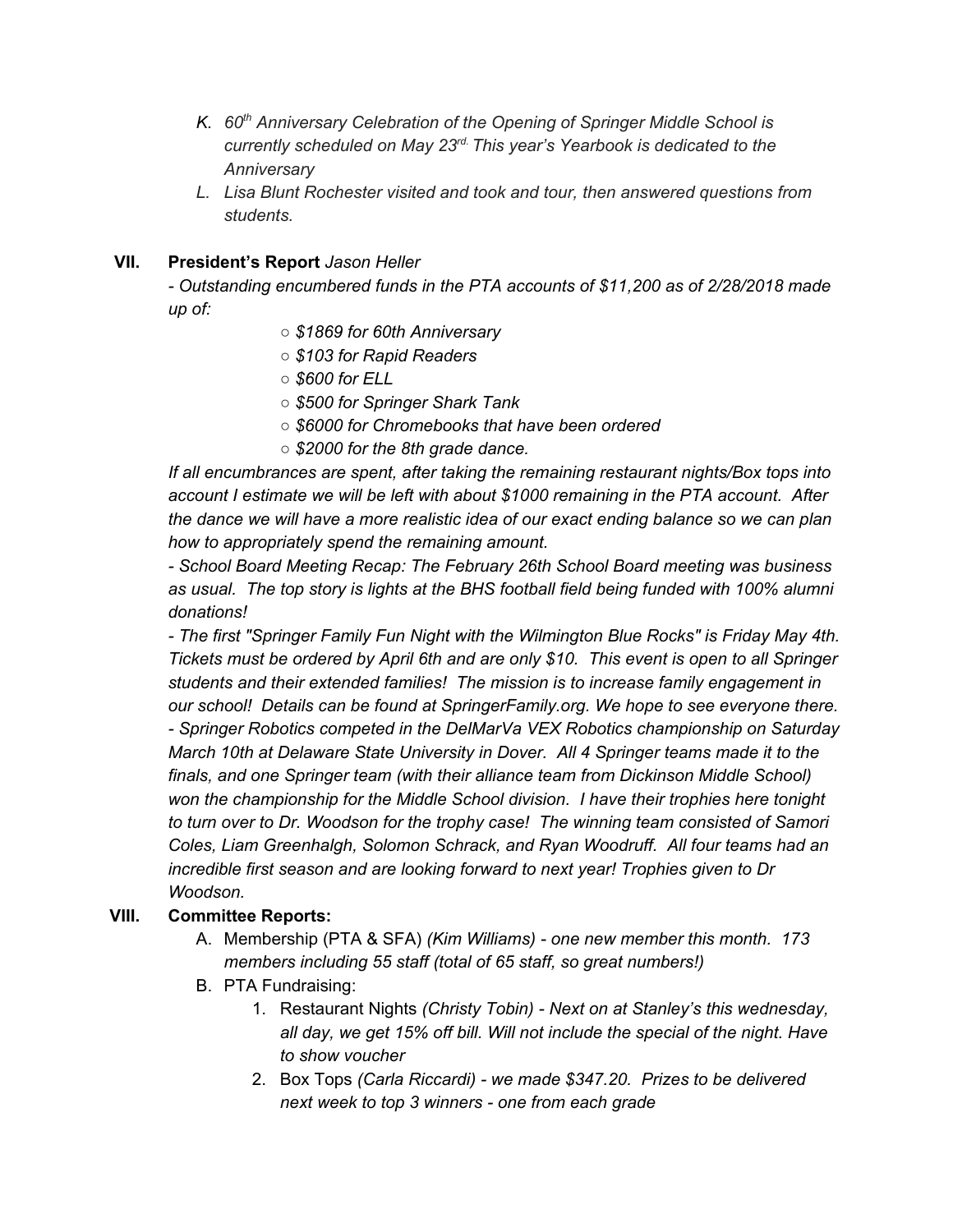- C. SFA Fundraising:
	- 1. Joe Corbi's *(Kristine Woodruff) - sold 262 items. Next thursday, March 22nd, it will be delivered. Looking for volunteers to help sort. Parents to pick up 4-7pm. \$1400 dollars made for Springer Family Association Jackie Spencer sold 42 pieces!*
	- 2. Barnes & Noble Book Fair *(Kathy Heller) March 31st 10-4pm*
- D. Teacher Appreciation *(Tia) pending*
- E. Nominating *(Mr. X) - next meeting is nominating meeting. If interested in position - email Mr. X*

### **IX. Member Comments on Agenda Items or General Springer Topics**

*(please respect the time of all members by keeping comments brief)*

### **X. Old Business**

- A. SFA Organizational Update
- B. LIsa Fabris gave update on drug program given at Talley, called Operation Prevention. Wondering about getting this program rolled out at Springer. Dr Woodson to speak with the principal of Talley to see how to start this.
- C. Announcements not being sent out daily. They are on the website daily. Dr Woodson to get these started to get emailed daily again.
- D. Question about walk out will be addressed by Dr. Holidick in special presentation
- E. \*8th grade dance if interesting in helping, you don't have to come to all the meetings, can get emails of updates and help with things needing to be done at home. Need candy donated or bought at cheap price if anyone has a connections. Need bakers for desserts for party. Need someone to make a slideshow of kids names. Dance is May 19th. Set up is May 18th. Will need a ton of helpers to help set up, don't need to sign up, just show up and come to work! Have had help in past from high school students coming back to help set up. Next meeting is March 26th at 6:30pm in library.

### **XI. New Business**

# **XII. SPECIAL PRESENTATION - BSD Superintendent Dr. Mark Holodick -**

- A. Walk out supported fully. Not a school function or school lead. Students are supported if they choice to participate. Safety is a priority. Have requested additional SRO to be at the middle schools. Not sure if it has been approved since the amount of requests made throughout the state. One person from executive team (Jason Hale here) will be at each school. Entrance ways will be blocked before,during and after walk out. Once they go outside, we have no control where they go. Encouraging students to go outback instead of the front of the school. Nationally happening at 10am. Parents will not be allowed on the property during the time. Middle school is required to have a permission slip. Students had to bring permission slip to main office due tomorrow - send in a letter by tomorrow.
- **XIII. Adjournment** at 8:09